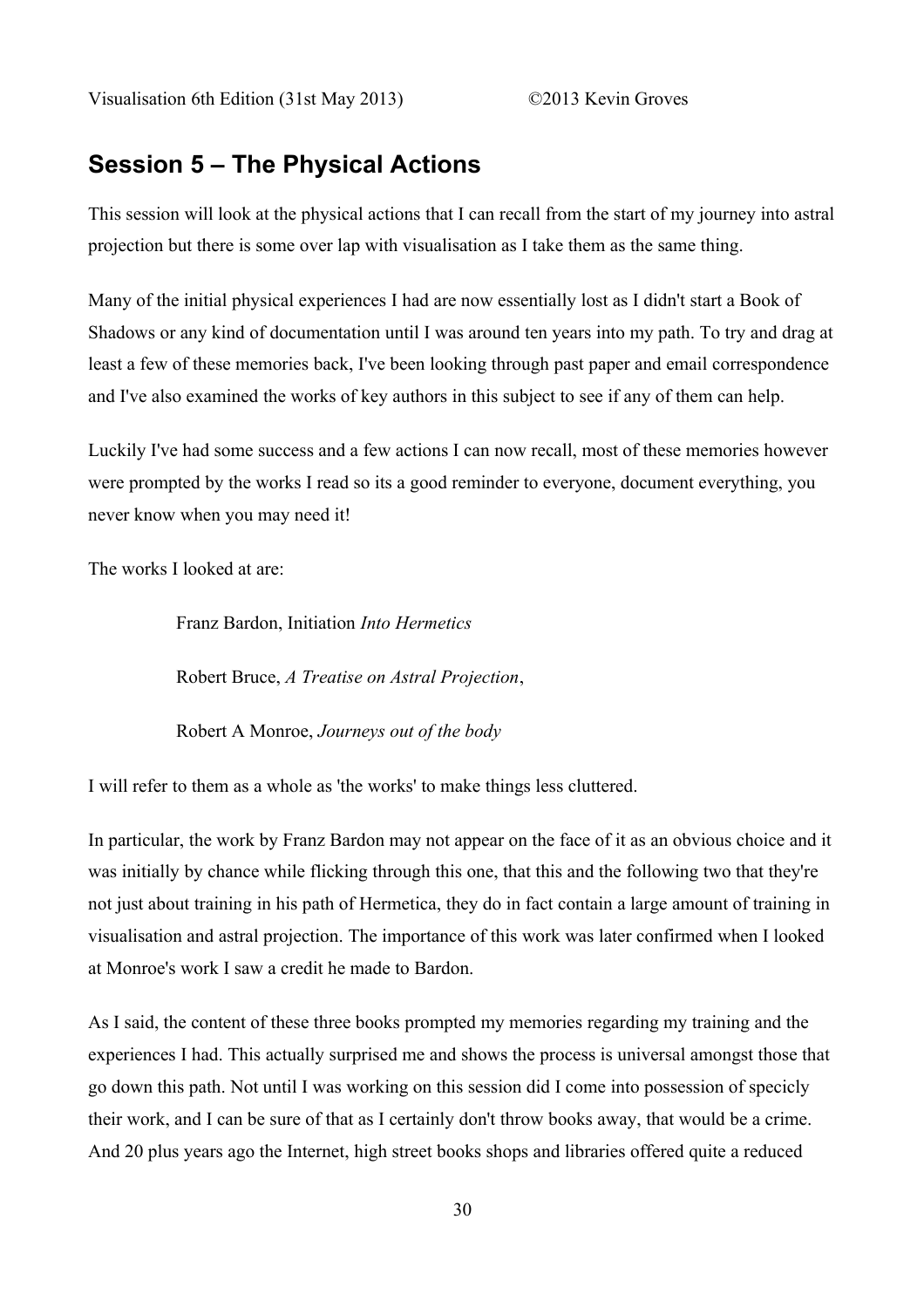source of material so I don't really know how I came to the same or very similar conclusions. I don't think it really matters but it was nice to confirm what I had been experiencing and recommended you take a look yourself as its nice to know you are not completely loosing your mind, not yet anyway.

What I will say here now is to some extent be repeated in The Works, however there are a few aspects that I don't agree with as far as my experience goes and I will raise those points at the appropriate time. Might be that I've not developed along the same path as my approach will have been different. In any case another point of view is always welcome and you may even have your own approach too. That is good. Just remember I was plodding along experimenting with only my goddess guiding me and no other external help.

### *The Spiritual Body*

The spiritual body is what we tend to equate with projection in whatever form and depending on your path and teachings you will have possibly encountered the idea of the various parts that make up the body and soul. All the paths that I have looked at appear to have this well defined, although not all of them agree to the number and attributes, but they do all agree there are distinct aspects of the person, i.e. a physical form and one or more spiritual forms, each with certain attributes and powers that exist or can travel to various energy levels or planes of existence. Now my first difference to The Works is that I've found it does not really matter what you know about these. I didn't really know of their existence were when I first started out as the information was not available to me, I just had my guide and instincts.

Of course now I know what they are and what they can do, but I don't specifically say lets get a particular bodily spirit and do something with it. I find it all merges in and the will or intent is enough to activate the appropriate form I need even if I'm not aware that its happened. Don't know if I'm missing something or not to be honest. Sometimes I do think its good to know certain things, and I do recommend investigating this particular subject as the understanding can help focus your training into aspects that you might want to take further, but don't get hung up on it being required knowledge as I've found it doesn't really play an important enough aspect to be consciously aware of.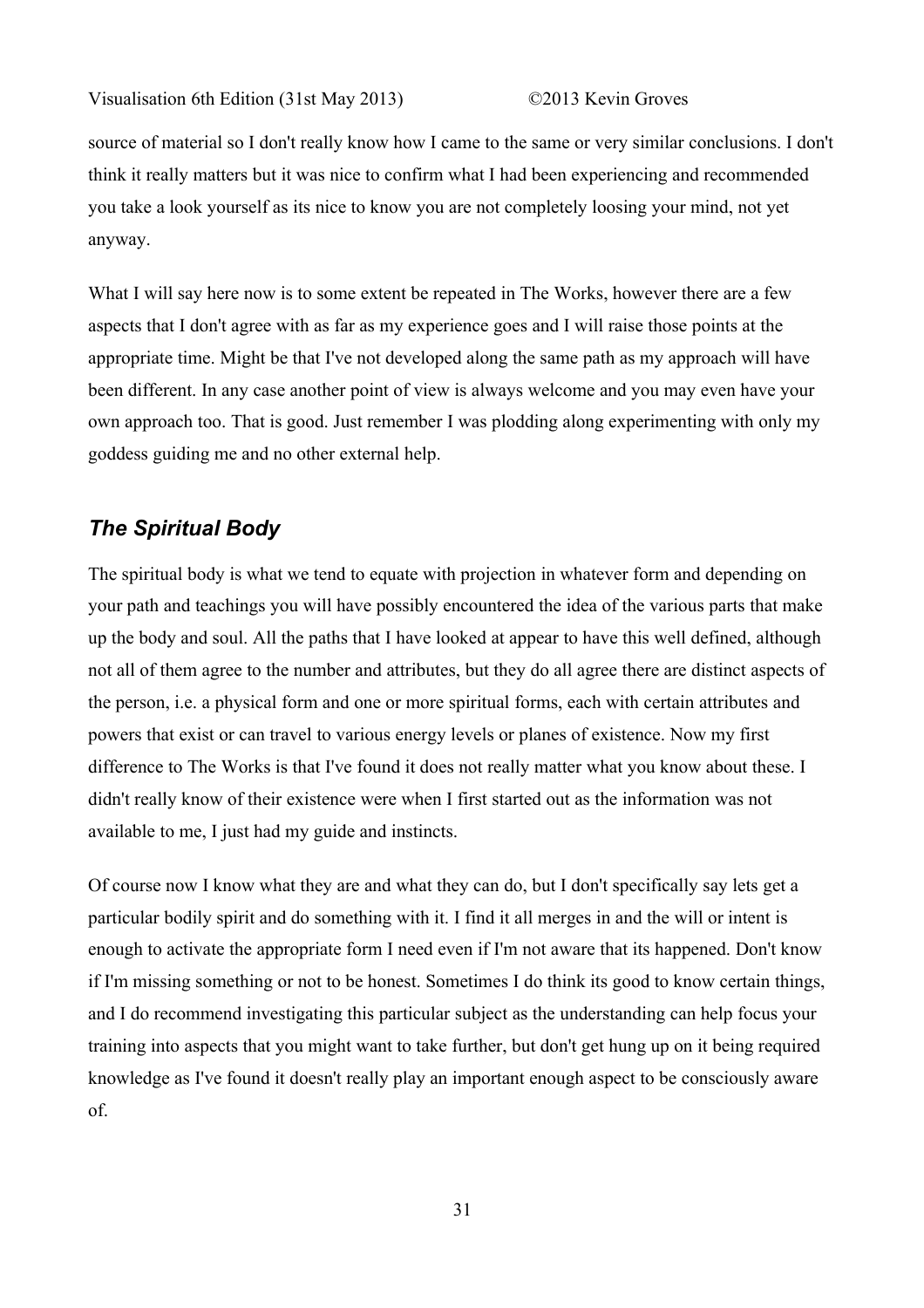### *Preparing To Separate From The Body*

Now for the really hard bit as far as I'm concerned. In the previous session the focus on your mental state, or more specifically not hanging onto your daily mundane thoughts are important as its one of a few things that I have found tie the physical and none physical body together. There must be a determined effort to keep thoughts clear of daily issues, and to have the constant desire to let go and travel. If the mind thinks it can't separate as this is not a possible thing to do then it wont, total belief in this to break our taught views on the mind is an important point to be aware of.

Breathing is important here too, I've found it best to try and not use too much thought on the breathing as it focuses too much on your physical body which you are trying to separate from so if you are aware of it you cant really make that break.

The Works also agree about breathing with a difference between the body breathing and breathing while projecting and they do mention that it can take a while to learn how to make that transition. My experiences differ again here, as I found the learning process very quickly, but it was disturbing and pretty dangerous. I did notice when I was naturally or unconsciously separating (I'll come back to that shortly) that I wasn't breathing, or perhaps more accurately I was not aware if I was, didn't occur to me to make that check. I wondered if that as because as I had no body there's no need to keep it up, so when I came to consciously separating I had to find a way to move from breathing to not breathing, that idea felt the right thing to do but how? Unfortunately when trying not to breath or any focus on breathing it becomes obvious you have a body and when trying to separate letting go of any physical form its not helped by this constant reminder of chest rising and falling etc.

My technique was to reduce my breathing to be as shallow as possible, I knew I could do this as I've always loved swimming under the water and could hold my breath for a couple of minutes or so, so I tried that. Just holding it briefly and by ensuring my body did not try and move, this was to disrupt the regular rhythm until I could get it as low as possible to the point of hardly breathing. At first this took a while to maintain for any length of time as my body would then want more oxygen and breathing would return to normal. It took a bit of time to train myself to extend the time, not sure how long but from inferring from The Works I think mine was quicker.

I will express caution should you try this. Although the body will usually try and kick into action its own survival instinct please be careful. This is a very dangerous thing to be doing and I knew that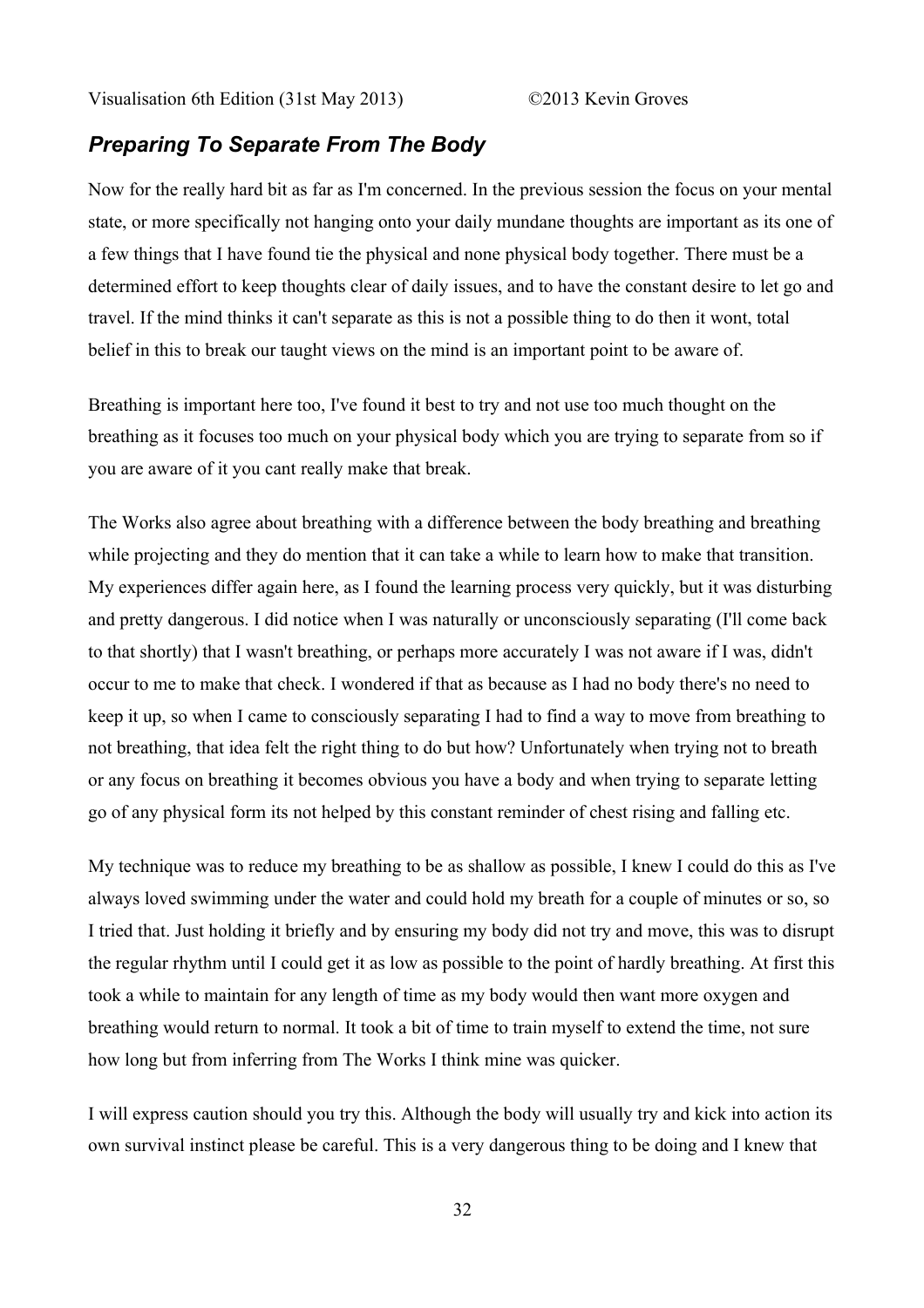and still do, and I've always treated this with caution every time I've done this. If in any doubt do not try this at home. There could be other ways , this just happens to be mine, so take a look at The Works as they will give another views on this topic and how to approach it. Most I think pointed towards the way of Yogic practice, but again as I did not have the material to hand at that time so I had to find my own way.

Once the breathing had reached the point where I was completely unaware of it functioning my transition was made a lot easier. The level of awareness is not to the point of loosing conciousness due to passing out, the awareness shift was usually due to an energy shift consisting of tingles, tugging sensations away from the body.

When focus can be taken away from having a physical body the next stage is made a whole lot easier, that's not to say you have to do as I did, I just found it easier for me to do so. I previously mentioned spontaneous or unconscious projection, The Works also discuss this subject and it was the first experience I had on projection. I remember many nights suddenly waking in a panic to the feeling of having my nose pressed against the ceiling of my bedroom.

## *Separating From The Body*

Unconscious separation I found to be disorientating, perhaps due to the panic of finding myself in that position, but once I had myself under control I would then slip out of the window and fly around the street outside for a bit. I never really went far. I don't recall how I got back to my body ether and the return we will revisit in a moment after a few other obsevations I have of achieving the separation.

My guide gave me some helpful advice:

- While laying down try falling backwards. Its one I found the easiest to do. The feeling of falling out through my back, down, down into a void. It was also a nice way to get off to sleep, so a few times that happened and no projection. Its all part of the fun I guess.
- As the separation of the body begins I usually feel a heaviness in my limbs and body, and at this point I try to wrench each limb one by one without using the muscles and to place them a couple of inches above the physical body.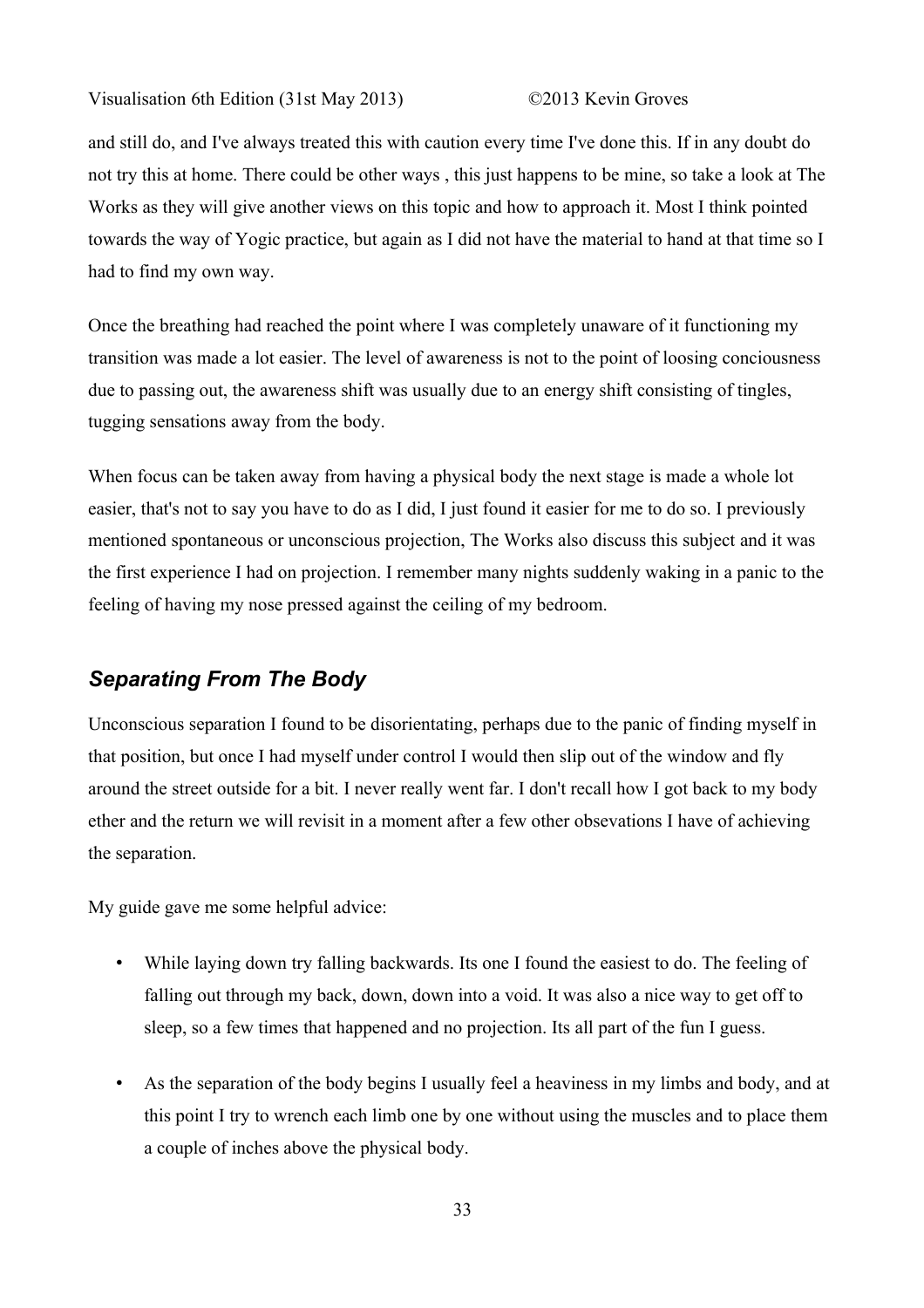• Another one I can only describe it as imagining sitting up next to your body but leaving your physical body still. I remember this took a long to time of messing around to perfect as its a quick jolt to do and sometimes the body wants to go with it. Only a few successful attempts with this one.

The Franz Bardon books describe a step by step method with first visualising your hand separating. Perhaps this is a good method to try and sounds a bit like some of the things I've done in the past. He then goes to explain that after separation of the body, creating a visualized form of your self to transfer your conciousness to it and then its animation. I have not experienced the process in this way, when ever I slip or tore myself away from my physical form my conciousness has always gone with it, yes I've done remote viewing and can project my conciousness away to view the world from that point but that feels quite different to the way I would normally astrally project.

And of recent times the form I assume is meant to appear physically different while in my projected temple, but here I don't feel as if I join a new body as such, I feel in the body I have separated with, and then stepped into another form as if to take possession of it. Maybe. Human language does fail sometimes at describing these kind of things.

Returning to the sensations I feel when separating, I said I feel a heaviness in my limbs and body, I also loose sensation in my limbs to the contact they have with the bed etc., and any sensation of muscle control. Maybe a paralysis like effect much like when falling a sleep, however I don't believe this is a magical effect, more like the physiological effect of the body thinking its going to sleep. As I understand it reading it somewhere in the past, the body releases chemicals that cause paralysis but usually you don't feel it as the concious mind would be switching off by now and going to sleep, instead you are still awake and aware. There is a name for this stage and that is hypnagogia I think, its an interesting subject on its own and is worth looking at in more detail if you have an interest in physiology etc. and how this all may work biologically. For me, its a tool as I've said before so its not that important to know how and why. It just is.

I did and still do experience a sense of panic at the separation. This panic will likely cause you to break the separation and return to conciousness. This is normal, the sensation is quite disorientating and very odd, this happened a lot causing a sudden return, I've still not got used to but try to ride past it. Don't worry, early on a lot of effort spent and then lost when this shakes you can give rise to frustration. Again its normal just relax and give it another go, its all practice.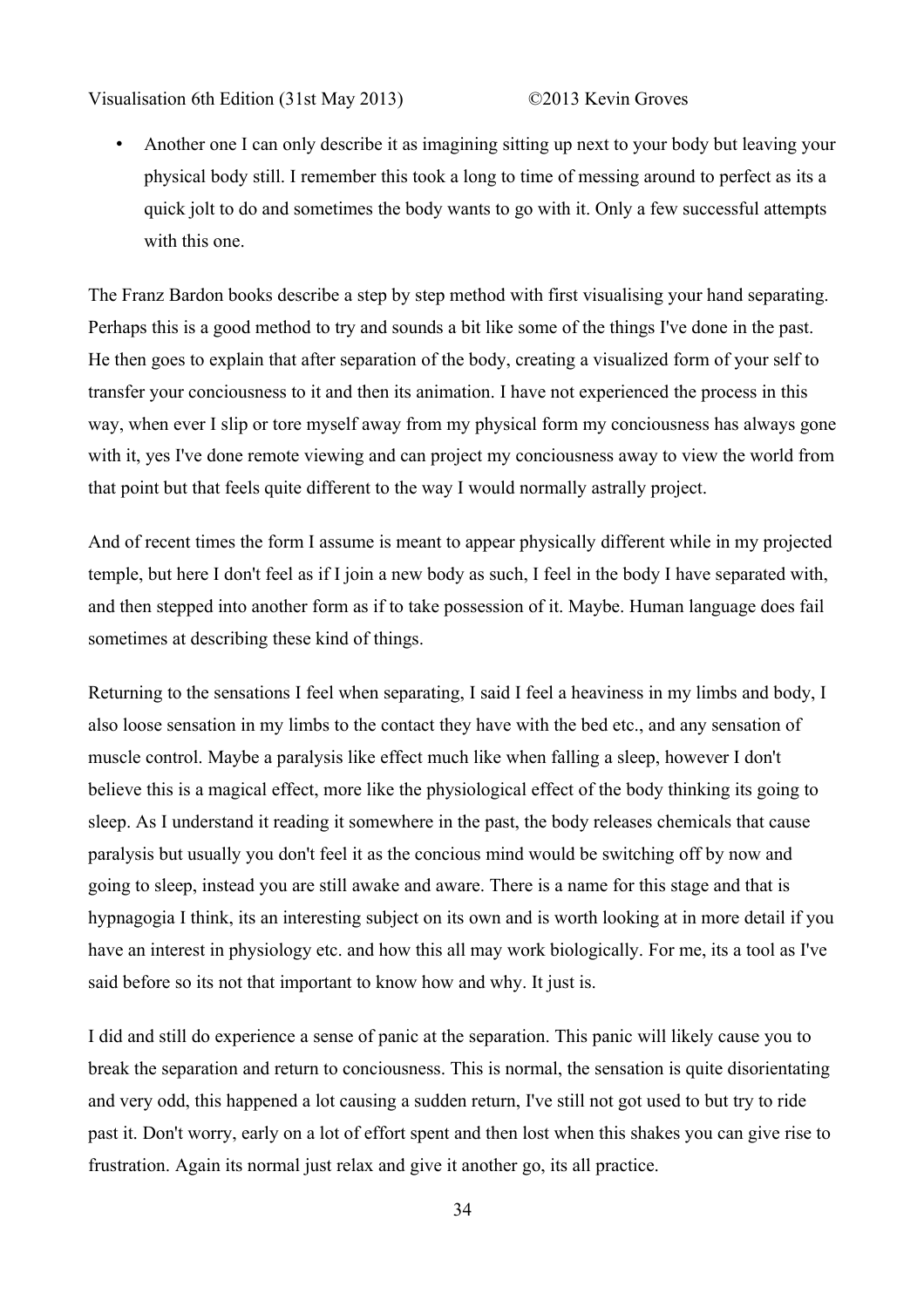At total separation I would briefly experience the sensation of my whole new body and know that physically I was a few inches or so away. This would last very briefly and then I would loose all sense of physical bodily shape and become a disembodied point of consciousness. It is an amazing feeling and still fill me with wonder and excitement, just remember to try and hold the control as it can be just too easy to make a sudden return if you are not careful.

The joining of visualisation and astral projection as I said are the same for me, because the physical process outlined above is the projection, then once done or at the same time a visualized overlay of an environment that I want to work in or with occurs. There are many things that can happen simultaneously and its a matter of personal taste but during the learning process its good to try one the projection and then another time work on the visualisation side separately, once both are mastered then combine them if needed. I found this similar to the way I was learning Tai Chi, I could only focus on the physical movements and not the spiritual side at the same time. Once both are understood then gelling them together should give a whole solution. In relation to how I work practically, the combination of separating from my body and following through with visualisation is not rigid, sometimes I don't use any of these methods and just visualise, sometimes slipping into projection, or doing the separation and drifting off into a visualisation session. No fixed routine between them. The only fixed routine is the main guided working which is the subject of the next session.

As previously mentioned the fear is the greatest barrier in my opinion, its a natural response to the unknown and unexpected experience. It takes a lot to over come and perhaps is some built in automatic mechanism to prevent accidental use. A diary or journal of your experiences here is invaluable and this is something I have since learned. Recording events and then reviewing them can help significantly in directing your progress should you encounter any issues.

Again this is my experience and there is most likely a lot I have missed out as I cant remember it, the above is the most significant and quite possibly because I remember them, maybe they are significant because I either had difficulty with perfecting those practices or perhaps were key to my progress. In time I might recall some more but I am where I am and if you go with your instinct then that is always the best guide as your mind, subconscious or guide is telling you what is best for you.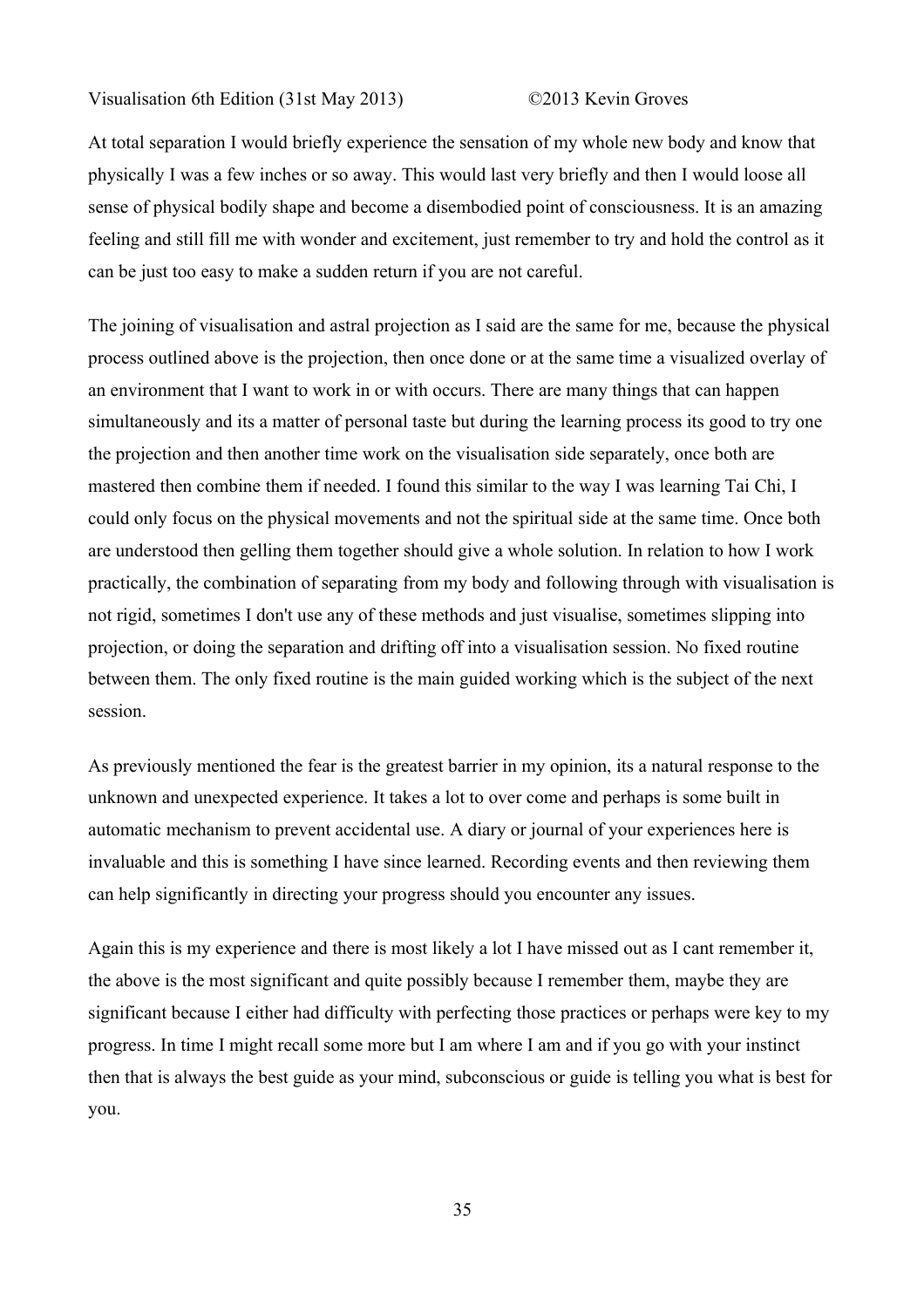## *Returning To The Body*

First a small horror story, in the late 1980's I started my first job after school, some how the subject of astral travel came up and the guy I was talking to mentioned someone he knew related a story about a student and his teacher. The said teacher had some kind disfigurement and through the students intense training, the student had a constant feeling something bad was going to happen, and feared the teacher had an ulterior motive to train due to the teacher explaining to him that he had to be careful as its possible someone could get to his vacant body and prevent them from returning. One day the master was found dead.

The guy I was talking to was convinced that the student was projecting and the teacher had tried to gain control of the students body but failed and for some reason not return and the physical body had died. I wasn't really sure to be honest, I had heard other tales about this kind of thing, and this guy was an ex-seaman so I imagined he was used to telling stories or at least had picked something like this up, didn't quite feel right. In any case I took extra caution. This sudden death is mentioned in Franz's work in relation to issues returning and the common mention of a silvery thread being present when projecting being disrupted as the cause. I've never been aware of my thread so I can't say if I agree or not with this view. Your mileage may vary. Perhaps the protection I have around me has never presented this as a problem for me to be concerned with. Bruce totally disagrees that death could result from projection.

I only mention this as it pops up every now and again, perhaps its true, the mind is a powerful thing and when you start to delve deeply into the minds inner workings perhaps some kind of crisis could occur and cause death? I don't know, I'm not medically trained, in fact I don't think the medical profession knows either. So caution all the way people, we are treading amazing but dangerous ground.

For me the return is simply just willing it, never felt any kind of movement back to the body, just an instant presence of my body once again. No need for me to seek my body out. The return is instant, although I do usually feel heavy in my limbs and dizzy for a while after and can be a little disorientating, feels like I've been spun around at a fun fair.

However, if the return is due to someone disturbing my trance etc. then the return is like wise heavy and disorientating, but the effects are greater and more upsetting. Much like if during a ritual